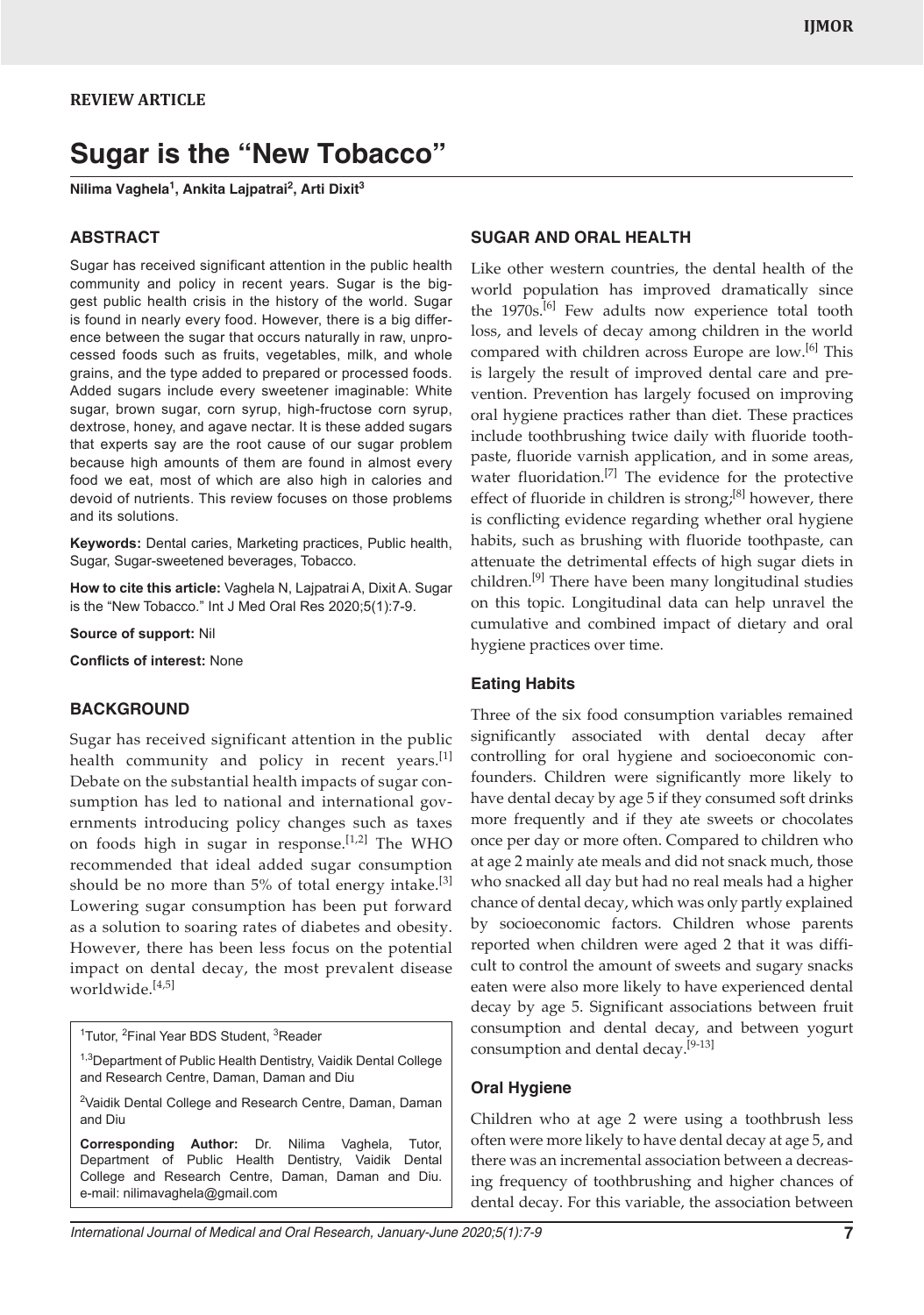using a toothbrush "less than once/day, rarely or not at all" with dental decay was partly explained by controlling for socioeconomic factors but remained large and significant. Going for less frequent dental checkups was associated with a lower chance of dental decay since dental decay would be diagnosed and identified at the dentist.<sup>[14,15]</sup>

# **Longitudinal Patterns or Sugar Consumption**

Among children who brushed less than once/day, those who persistently consumed sweets and chocolates more frequently across time points also had a much higher chance of dental decay compared to those who consistently ate such foods less often at both ages 2 and 5. This suggests a cumulatively higher risk of dental decay for children who both consume higher sugar-containing foods and who also brushless often, even when controlling for confounders. Looking at trends in children's frequency of consumption of sweets or chocolates in relation to dental decay suggested that those less likely to have dental decay by age 5 were children who consistently ate sweets and chocolates less often at both ages 2 and 5, and this was the case both for children who brushed their teeth once/day and those who brushed twice/day or more often. For children eating sweets or chocolate more frequently (once/ day or more), toothbrushing more often (either once or twice/day) attenuated the impact on decay.<sup>[16,17]</sup>

#### **Socioeconomic Confounders**

Children in homes from more disadvantaged backgrounds and non-white ethnic groups were far more likely to experience dental decay. Compared to mothers in managerial and professional occupations, those who had never worked had children with a much higher chance of decay. Children of mothers from nonwhite ethnic backgrounds were far more likely to experience decay.[18,19]

# **SUGAR IS THE NEW TOBACCO**

Sugar addiction in children and adults is becoming like tobacco addiction. A gap in understanding whether toothbrushing attenuates the impact of dietary sugars on tooth decay in pre-school children and whether there are cumulative effects on dental decay for poor dietary habits which are sustained over time in the early years. The main findings were that frequent consumption of sugar-rich foods was associated with dental decay in children under 5. Lack of parental control, over the amount of sweets or chocolate that children consume also predicted dental decay controlling for confounders. Eating yogurts between meals increased the likelihood of decay while eating fruit reduced the likelihood.<sup>[20-22]</sup>

Controlling for oral hygiene habits attenuated these associations to an extent, but not completely. Brushing less than twice per day was associated with an increased likelihood of tooth decay. Socioeconomic confounders also partly explained these associations, but not fully. The large sizes of the coefficients for the socioeconomic factors suggest that a large part of the dental decay is not explained by either the dietary or the oral hygiene variables in this dataset. Studies have highlighted that toothbrushing did not reduce decay for those children with infrequent consumption of sweets and chocolates at ages 2 and 5. However, for children who ate sweets at least once/day or more, toothbrushing could reduce the chances of decay. Those most likely to have decay at age 5 were children who consistently eat sugary foods more often at both ages 2 and 5, and who also brushed their teeth the least.[23] Previous studies in this area were limited and contradictory. The results from this study are in line with Hinds and Gregory[23,24] and Masson *et al*. [8] who found that toothbrushing does not fully control for the impact of diet on decay. In line with other longitudinal studies, our results highlight that dietary habits in the early years can have a significantly detrimental impact on children's decay outcomes by age 5. Our longitudinal results also highlight that for children who are frequent consumers of sweet foods, toothbrushing at least daily can partially attenuate the impact of sugar on decay.<sup>[24]</sup>

# **CONCLUSION**

Our results indicate that consumption of soft drinks, sweets, and chocolates should be reduced to protect against dental decay; however, there are also changes required in relation to dietary practices more generally. Parents who reported feeling less in control of children's sweet food intake were more likely to have children with decay. It is unclear whether lack of control relates to children being in childcare or issues relating to control and authoritative parenting styles more generally, which can correlate with dental decay. Snacking habits were the variable most strongly associated with decay, with children who snack all day without eating meals having twice the odds of decay as those who snacked less. The results on snacking were consistent with other studies. Parents are advised to limit sugary foods to mealtimes. This is an area where oral health programs could strengthen their impact. Thus, sugar remains an ongoing challenge and we will have to work toward it together.

#### **REFERENCES**

- 1. Tedstone A, Targett V, Allen R. Sugar Reduction: The Evidence for Action. United Kingdom: Public Health England; 2015.
- 2. World Health Organization and Nutrition for Health and Development. Guideline: Sugars Intake for Adults and